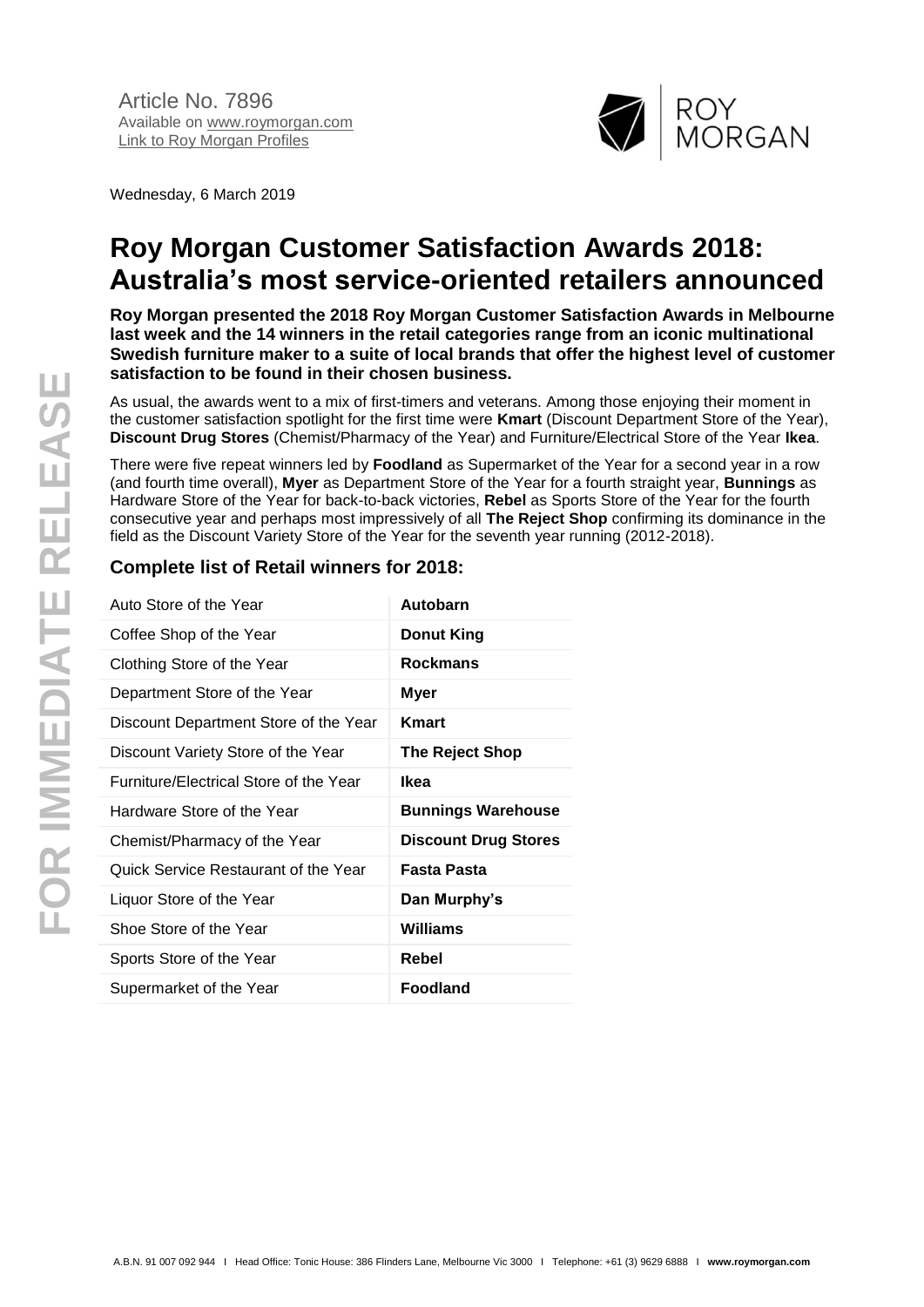



*The Kmart team celebrates a well-deserved victory as the Discount Department Store of the Year including Laurie Lai – Kmart General Manager of Marketing, Lisa Hunter – Kmart Customer Service Manager and Natalie Rixon – Kmart Corporate Affairs Advisor on the rooftop at Tonic House.*

## **Laurie Lai, GM Marketing of Kmart, says**:

*"We are honoured to accept the Department Store of the Year award for 2019 and celebrate our*  focus of make everyday living brighter for our customer in offering on-trend products at *irresistibly low prices. We wish to thank and recognise our customers, the entire Kmart team from our stores, distribution centres and national office right through to our international team members who collaborate in delivering on our Kmart values and continuous commitment to our customers."*

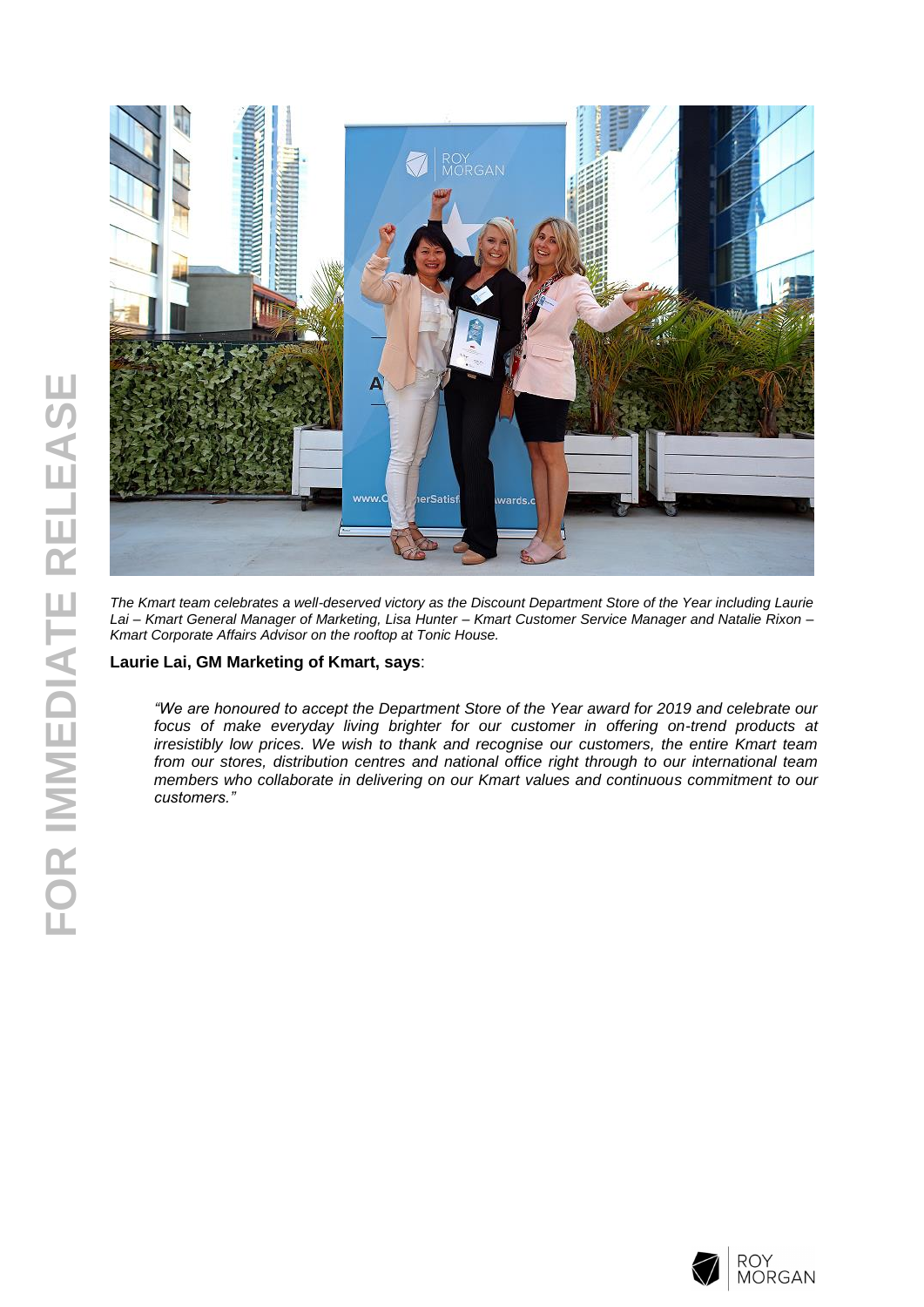

*A superb 2018 gave Williams the victory as the Shoe Store of the Year for the first time since 2013 and team was excited to accept the award led by the founder of Williams Kerrie Munro and the group - Winners are certainly grinners*



*Fasta Pasta came out on top as the Quick Service Restaurant of the Year in 2018 and accepting the award on behalf of the Adelaide based chain were CEO Frank Taddeo and Marketing & Advertising Coordinator Liana Fusco.*